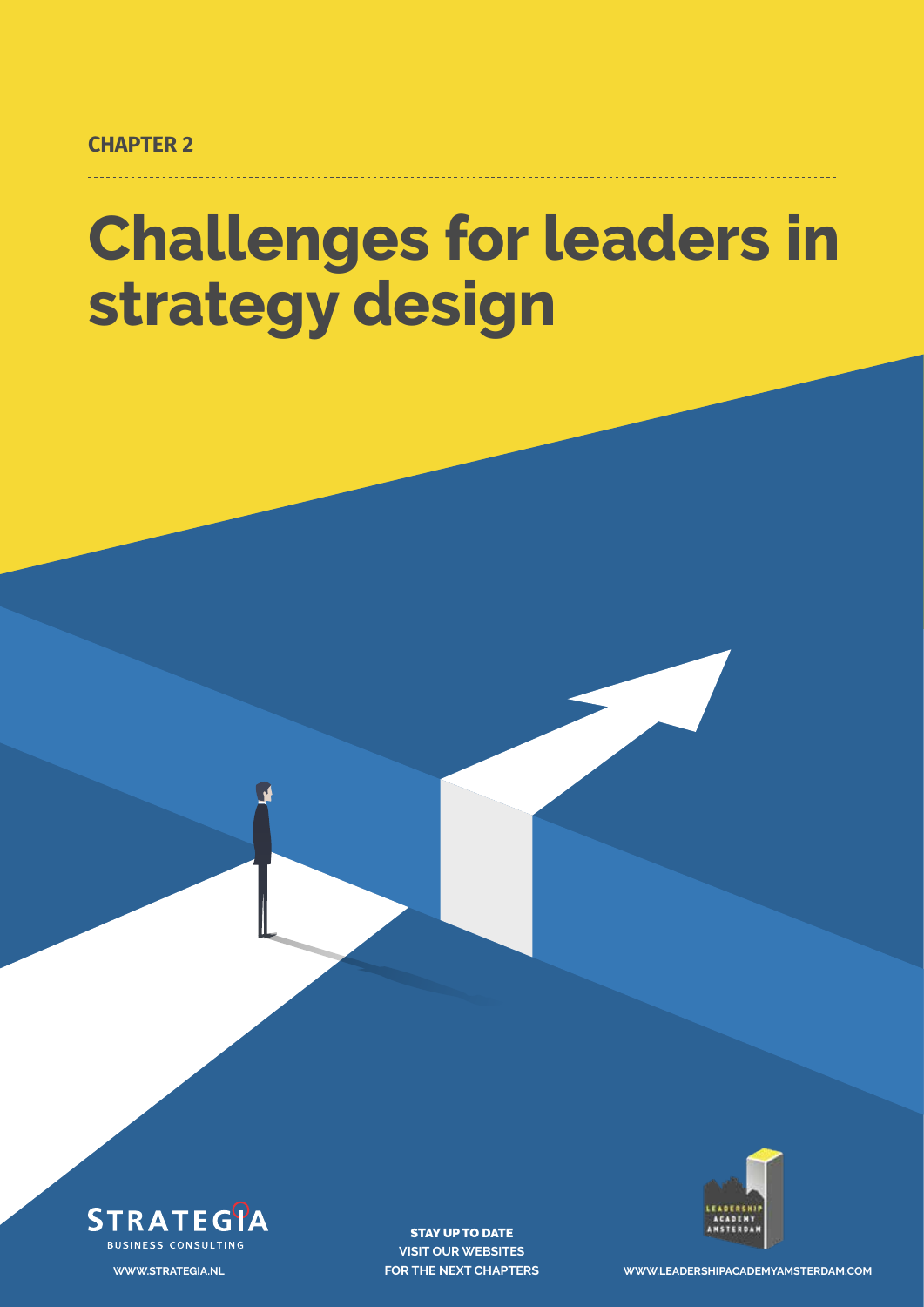#### **INTRODUCTION**

In our first article 'Realizing your strategy successfully in a disruptive world' we described three characteristics successful organizations have in common to effectively deliver strategies they have designed. Connecting strategy design with delivery, organization culture and leadership need to be aligned. In this chapter 2 we will highlight the BCG Strategy Palette and connect it to Leadership and Organization Culture.

### **Determining the right strategy approach**

 $\blacktriangleright$  trategy design follows in many cases the traditional way: analyze your situation, define your goals, draw up a step-by-step approach in business strategy and manage execution strictly. However, each business is different. An oil company, when compared to a software company, works in a different environment with different challenges. Long-term plans versus a more opportunistic and agile approach to strategy. How do you determine which is the most effective approach in which situation?

In a disruptive world, the diversity and range of business environments have increased. One strategy approach does not fit all. It is more important than ever to choose the right approach to strategy for the right business situation.

Herein lies the challenge for leaders: they need to know how to identify the most effective approach to business strategy, marshal the right thinking and behaviors, execute their plans, and be supported by the appropriate frameworks and tools.

The BCG Strategy Palette<sup>1</sup> is a framework that allows leaders to match the strategy approach with different business environments. This Strategy Palette provides four archetypal approaches to strategy, tailored to the specific environment of each part of a business.

The Strategy Palette is composed on two dimensions: how predictable is the environment in which the company operates and how much power should a company have to change that environment. The four approaches are shown in illustration 1.



Illustration 1: BCG Strategy Palette<sup>2</sup>

**UNPREDICTABLE:**  How far in the future and how precise can you forecast change?

#### **MALLEABILITY:**

How much power do you have to change the environment? To what extend can you or your competitors influence:

- Company performance
- Market expectations
- Customer demand
- Competitive dynamics
- $\bullet$  Industry stage, innovation rate, growth rate, technology change, competitor concentration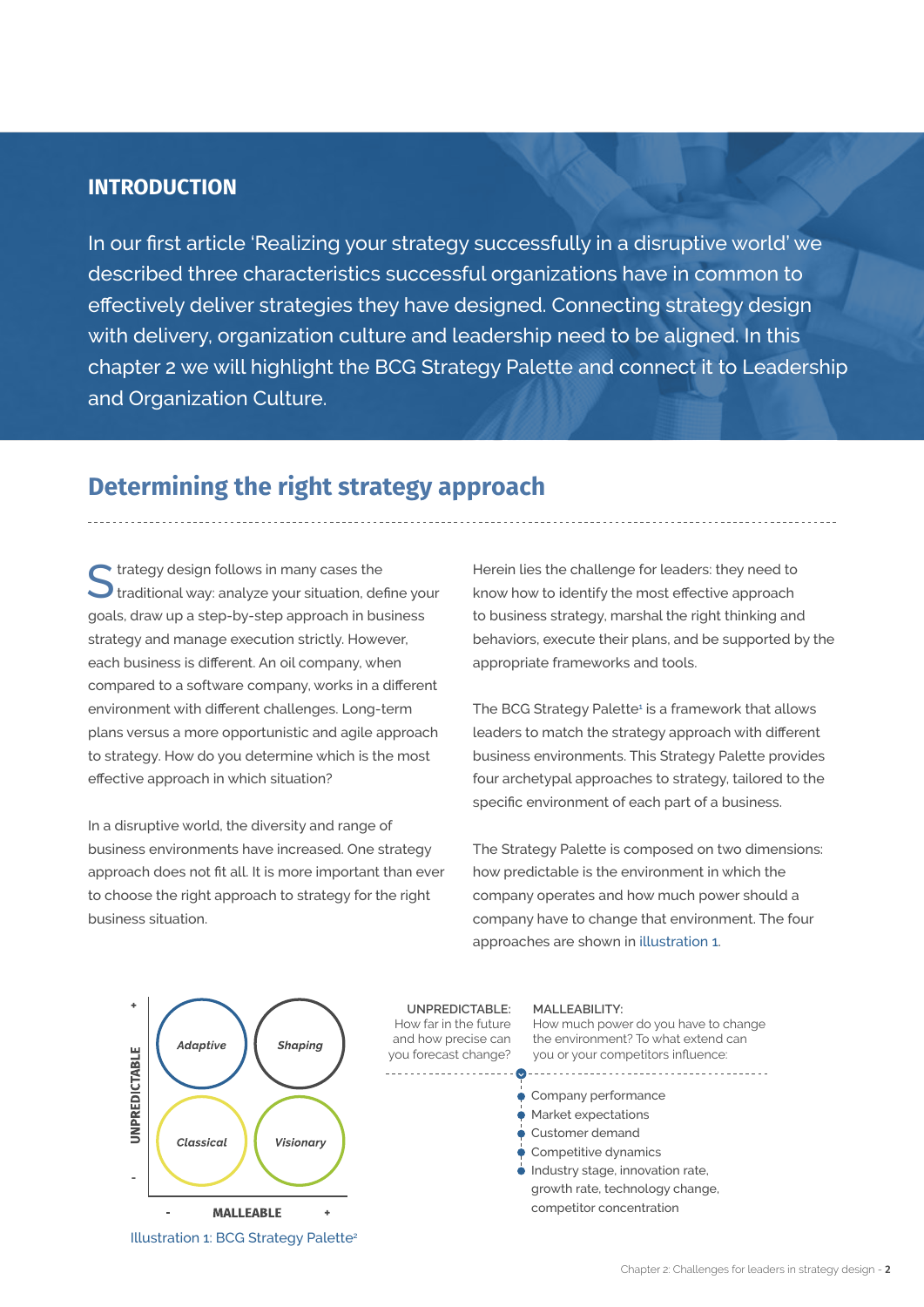

## **Four different approaches to strategy:**

The four above mentioned approaches need to be handled with care, because the environment of an organization, and with that the predictability and the malleability, can change over time. On top of this, in an organization you can even be confronted with different environments per market, sales line or geography.

Companies working in markets with long planning horizons, like Oil and Cosmetics, are active in relatively stable contexts. A classical approach with clearly defined phases will prevail. Adaptive approaches

will stimulate continual experimentation and grow opportunities that are successful. Companies that create entirely new products like electronics facilitate imaging but are relentless in their execution to realize their bold dreams. Companies like AirBnB and Uber focus beyond the borders of their company and orchestrate ecosystems and platforms of internal and external parties to dominate an environment.

In the table below we show different aspects of each of the four strategy types.

| <b>APPROACH</b>  | <b>UNPREDICTABLE/</b><br><b>MALLEABLE</b>    | <b>DRIVER</b>                              | <b>STRATEGY</b>                                                                                                                   | <b>PROCESS</b>                                                            | <b>MARKETS</b>                                                                                          |
|------------------|----------------------------------------------|--------------------------------------------|-----------------------------------------------------------------------------------------------------------------------------------|---------------------------------------------------------------------------|---------------------------------------------------------------------------------------------------------|
| <b>CLASSICAL</b> | I can predict it,<br>but I can't change it   | Be Big<br>Big beats small                  | Analyze - Plan - Execute<br><b>Goal:</b> Sustainable<br>Competitive Advantage<br>Optimize Efficiency                              | Top down planning,<br>actionable blueprints,<br>strict follow up          | Oil. Cosmetics.<br>Mature markets<br>with long planning<br>horzions<br>Shell, Mars                      |
| <b>ADAPTIVE</b>  | I can't predict it, and I<br>can't change it | <b>Be Fast</b><br>Fast beats slow          | Explore - Enable -<br>Evangelize - Exploit<br>Goal: Build and renew serial<br>temporary advantages<br><b>Engineer Flexibility</b> | Manage a portfolio<br>of experiments.<br>Empower people to<br>experiment. | Fashion. Telecom<br>Zara, 3M                                                                            |
| <b>SHAPING</b>   | I can't predict it,<br>but I can change it   | Be the Orchestrator<br>Create and exploit  | Engage - Orchestrate -<br>Evolve<br>Goal: Shape an industry<br>early in its development<br>with others<br>Cooperate & Be flexible | Shape the industry<br>with others, but<br>orchestrate the<br>ecosystem    | Ecosystems,<br>Software, Internet<br>services, Emerging<br>markets<br>Facebook. Uber.<br>Alibaba, India |
| <b>VISIONARY</b> | I can predict it,<br>and I can change it     | <b>Be First</b><br>Be first and capitalize | Envisage - Build - Persist<br>Goal: Create an industry by<br>applying a bold vision at the<br>right time<br>Imagine & Stay course | Envisage the end<br>point, inspire and<br>execute fast and<br>persistent  | Automotive.<br>Consumer<br>electronics<br>Tesla, Apple, Ikea                                            |

#### Table 1 - Strategy Approaches